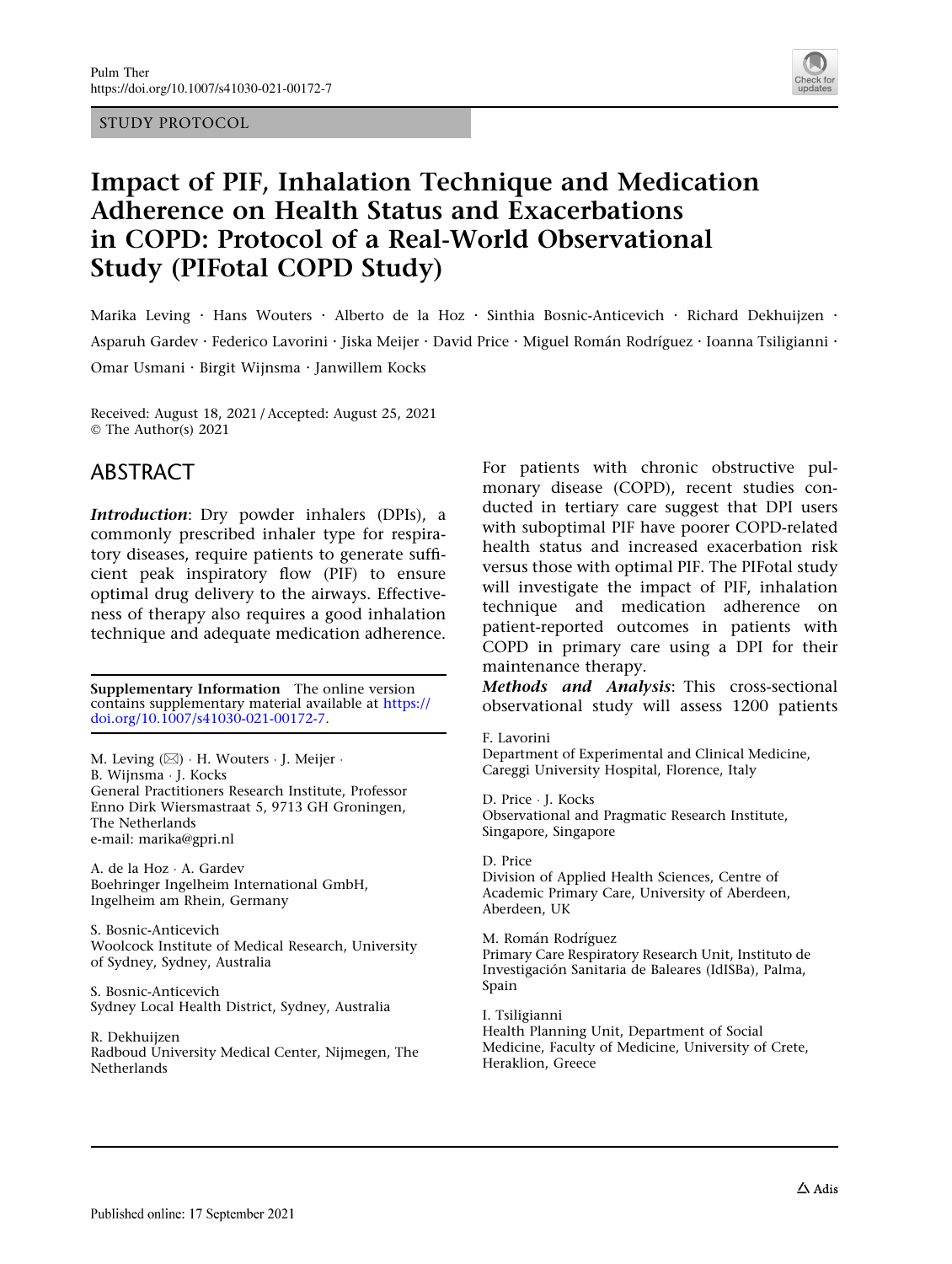(aged  $> 40$  years, diagnosed with COPD and using a DPI for COPD maintenance therapy for  $> 3$  months) from the Netherlands, Spain, Portugal, Poland, Greece and Australia. Assessments will consist of (1) PIF measurements (usual patient inhalation manoeuvre, maximal PIF against resistance of own inhaler, and maximal PIF against low resistance); (2) Clinical COPD Questionnaire (CCQ), COPD Assessment Test and Test of Adherence to Inhalers scores; and (3) video recordings of patient inhalation technique. Dependent variables include health status (CCQ score), number of self-reported exacerbations in previous 12 months, and healthcare resource utilisation in previous 6 months. Independent variables include PIF values, inhalation technique errors, medication adherence, and demographic and clinical characteristics. In the primary analysis, the mean difference in CCQ score between patients (1) with optimal/suboptimal PIF, (2) exhibiting/not exhibiting inhalation technique errors, and (3) adhering/not adhering to medication will be examined in a multivariable linear mixed model.

**Ethics:** The study protocol was approved by ethics committees/institutional review boards of all participating sites prior to enrolment; written informed consent was obtained from all study participants.

Trial Registration Number: ClinicalTrials.gov: NCT04532853.

Keywords: Chronic airways disease; Respiratory medicine; Primary care; Quality in healthcare; Protocols and guidelines

O. Usmani National Heart and Lung Institute (NHLI), Imperial College London, London, UK

J. Kocks

University Medical Center Groningen, GRIAC Research Institute, University of Groningen, Groningen, The Netherlands

#### Key Summary Points

#### Why carry out this study?

In COPD, effectiveness of inhaled therapy delivered via dry powder inhalers (DPIs) requires generation of sufficient peak inspiratory flow (PIF), as well as good inhalation technique and medication adherence.

PIFotal is a cross-sectional observational study that will investigate the effects of PIF, inhalation technique and medication adherence on patient-reported outcomes in patients with COPD within a primary care setting.

Here, we report the methodology of the PIFotal COPD study.

#### What will be learned from the study?

Results from this study will enable better understanding of the relationship between PIF, inhalation technique, medication adherence and health status in DPI users.

In contrast to previous studies, the assessment of PIF and inhalation manoeuvre will be measured objectively for a given inhaler using the In-Check DIAL device.

In contrast to previous large studies, PIFotal will use video recordings with multiple assessors to objectify inhalation technique errors.

Patients manifesting inhalation errors during their visit will receive tailored instruction in correct inhaler technique.

Limitations include the cross-sectional study design, which does not allow the assessment of causality; recall bias associated with selfreported instruments; and no comparison of DPIs versus other inhaler types.

In addition, the study only includes patients with stable COPD and not current exacerbations.

O. Usmani Royal Brompton Hospital, London, UK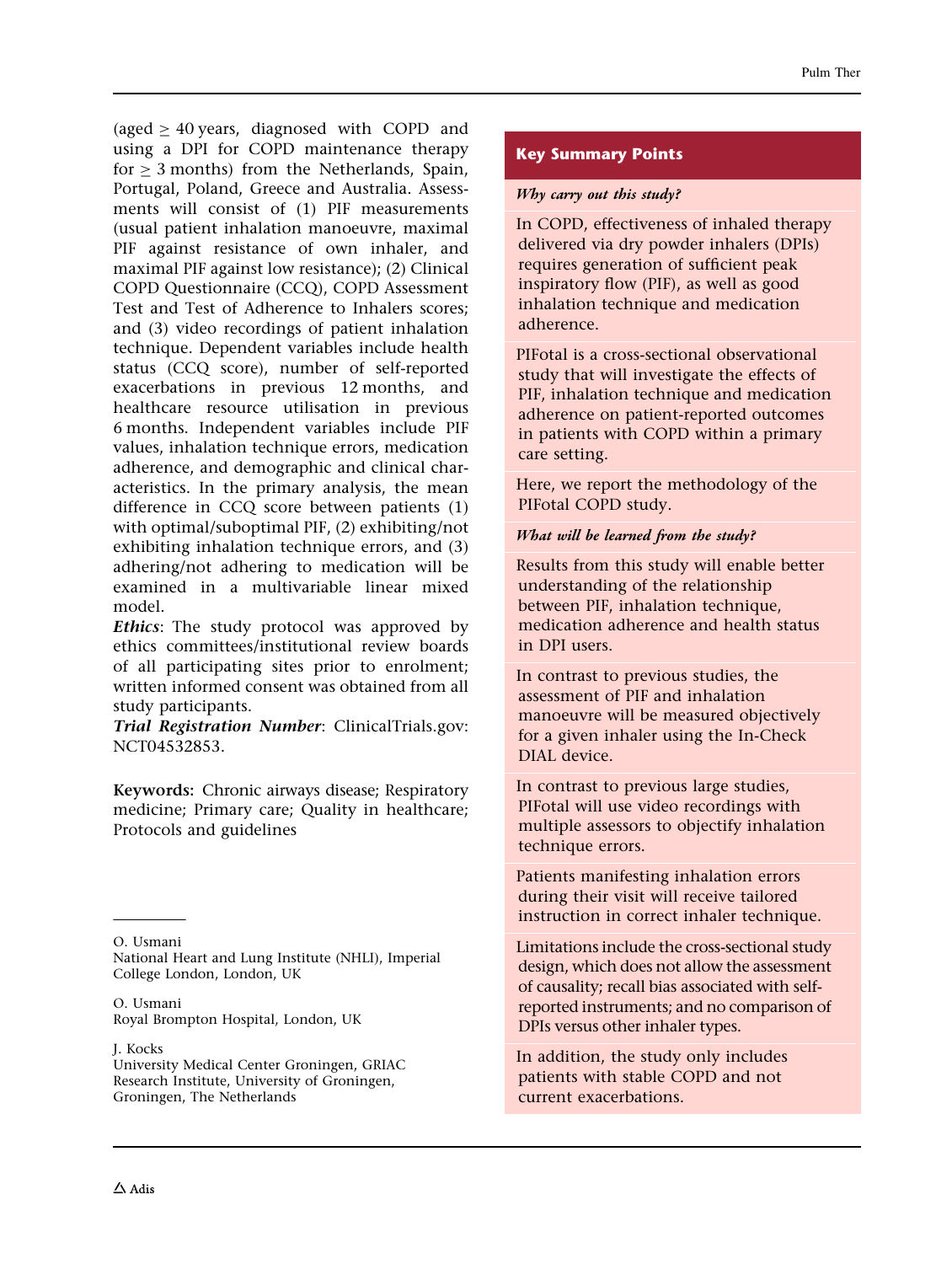## INTRODUCTION

Chronic obstructive pulmonary disease (COPD) is a progressive lung condition that requires maintenance therapy for symptom control and prevention of exacerbations [[1](#page-12-0)]. The dominant therapeutic strategy for COPD consists of inhaled therapy, which is most commonly delivered via dry powder inhalers (DPIs) [[1,](#page-12-0) [2\]](#page-12-0). Indeed, in a large-scale analysis of real-world data from Europe, the USA, Japan and China, 89% of 3326 COPD patients were prescribed a DPI versus 19% prescribed a pressurised metered dose inhaler (pMDI) (some patients used more than one inhaler type for maintenance therapy) [\[3\]](#page-12-0). Furthermore, around 45% of inhaler-delivered medications listed as commonly used by the Global Initiative for Chronic Obstructive Lung Disease (GOLD) can be delivered by DPIs [\[4\]](#page-13-0). More than 20 different DPIs are currently available, demonstrating varying performance levels dependent on the mechanism of disaggregation, aerosolisation, dose metering accuracy and inter-patient variability in the use of DPIs [[4](#page-13-0)]. DPIs act as breath-actuated devices, many of which require the patient to generate sufficient peak inspiratory flow (PIF) to disaggregate the powder into particles with a diameter  $<$  5  $\mu$ m, which can then be inhaled into the lower respiratory tract [[5–8](#page-13-0)]. The internal resistance of a device, and hence the flow required to overcome this resistance, varies with different DPI designs [[5](#page-13-0)].

Prevalence data on suboptimal PIF are scarce in patients with COPD, particularly in primary care. Findings from observational studies suggest that 32–47% of inpatients admitted for exacerbations of COPD demonstrated a suboptimal PIF  $(< 60$  L/min) prior to discharge; suboptimal PIF was also reported in 19–78% of stable outpatients with COPD [\[9](#page-13-0)]. In a small observational study of outpatients with COPD, suboptimal PIF (defined as  $PIF < 60$  L/min for a low–medium-resistance device and  $PIF < 30$ L/min for a high-resistance device) was seen in 40% of participants, suggesting that many patients do not generate sufficient inspiratory force to overcome the resistance of prescribed DPIs [[6\]](#page-13-0). Several independent predictors for suboptimal PIF have been identified, including patient effort, female gender, shorter height and older age [[6](#page-13-0), [10](#page-13-0), [11](#page-13-0)]. In order to judge whether a patient will be able to use and benefit from a DPI device, PIF should be measured in the clinical setting.

A limited number of studies have assessed the effect of PIF on clinical outcomes in patients with COPD. Recent studies have found that reduced PIF predicts both all-cause and COPDrelated hospital readmission in patients with COPD [[7](#page-13-0)]. In a retrospective analysis by Loh et al. [\[7\]](#page-13-0), patients hospitalised with a COPD exacerbation and with PIF  $\leq 60$  L/min prior to discharge had significantly fewer days until the next all-cause and COPD readmission compared with those with a PIF  $> 60$  L/min. Moreover, in patients discharged from the hospital, poor PIF is a predictor of readmission for COPD [[7\]](#page-13-0).

Inhalation technique is often suboptimal in patients with COPD [\[12,](#page-13-0) [13\]](#page-13-0) and this can reduce the effectiveness of an inhaled therapy, regardless of inhaler type [\[14–17](#page-13-0)]. DPIs, for example, require patients to exhale fully before inhaling the medication, followed by a strong, deep inhalation [[8](#page-13-0)]. In a prospective observational study by Sulaiman et al., low PIF  $(< 35$  L/min) was found to be the most common inhaler technique error with DPIs, with 48% of COPD patients studied inhaling with insufficient effort from a DPI. [\[18\]](#page-13-0) Other inhalers can also be associated with inhalation errors. For example, in a meta-analysis of 10 studies, the three most common errors associated with use of pMDIs in 1105 patients with COPD were failure to exhale fully and away from the inhaler before inhalation (66% of patients), failure to hold breath for 5–10 s (42%) and failure to inhale slowly and deeply (39%) [\[19\]](#page-13-0). Similar errors were identified in a meta-analysis of 12 studies  $(n = 1288)$ investigating device use errors with soft mist inhalers: those occurring in more than one in four patients were failure to exhale fully and away from the device before inhalation, failure to hold breath for up to 10 s, and failure to take a slow, deep breath while pressing the dose release button [\[20\]](#page-13-0). As such, while suboptimal PIF appears to be the most common inhalation technique error for DPI users, the reverse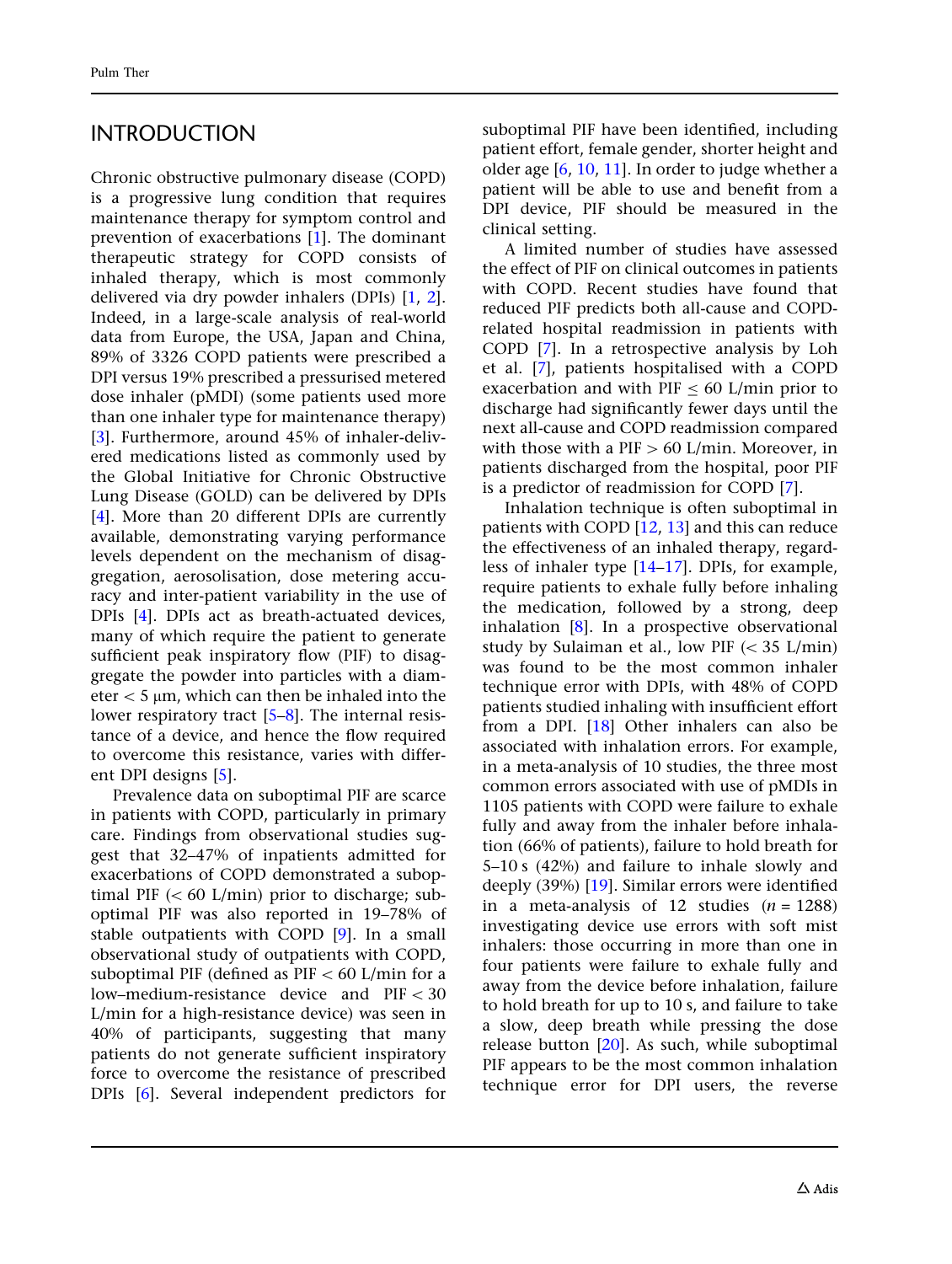('supra-optimal' PIF) is common among pMDI and soft mist inhaler users.

Both GOLD and the Global Initiative for Asthma advise checking inhalation technique at every visit and before changing medication [\[1,](#page-12-0) [21\]](#page-13-0). However, inhalation technique is often not assessed when selecting an inhaler device and treatment [[12](#page-13-0), [16](#page-13-0), [17,](#page-13-0) [22,](#page-13-0) [23\]](#page-13-0). If patients are not educated on the correct use of their inhalers, clinical outcomes may be compromised [\[24,](#page-13-0) [25](#page-13-0)]. The CRITIKAL study examined the use of inhalers in patients with asthma to identify errors that impact most negatively on clinical outcomes. It found that insufficient inspiratory effort was common in DPI users (32–38%) and was associated with uncontrolled asthma and increased exacerbation rates [\[23\]](#page-13-0). Other factors associated with an increased rate of exacerbations in this study included not sealing the lips around the mouthpiece, the dose being compromised because of shaking or tipping the device, and not removing the cap from the device [[23](#page-13-0)]. In the same study, actuation before inhalation was found to have a significant association with uncontrolled asthma for pMDI users, whereas insufficient inspiratory flow was not, suggesting that problems with coordination are more critical for adequate disease control with pMDIs [\[23\]](#page-13-0). Another disadvantage of pMDIs over other classes of inhaler is the environmental impact, with an estimated 20–30 times higher carbon footprint of selected pMDIs versus DPIs [[26\]](#page-13-0). This should be taken into account alongside other factors when choosing an inhaler.

Non-adherence to medication represents another significant barrier to optimal disease management [\[27\]](#page-14-0). Non-adherence can be 'conscious', and is often due to patient doubts about the necessity of using an inhaler, economic concerns (medication-sparing) or perceived concerns around safety [\[28,](#page-14-0) [29](#page-14-0)]. It can also be 'unwitting', such as not following instructions to prepare the dose, inappropriate handling of the inhaler device, not holding one's breath after inhaling the medication, or incorrect posture (e.g. not tilting the head slightly) [\[16,](#page-13-0) [17](#page-13-0), [23](#page-13-0)]. Note that unwitting non-adherence may overlap with inhalation technique errors. Finally, non-adherence may be 'erratic',

meaning the patient forgets to take their medication [\[30\]](#page-14-0).

A better understanding of the relationship between PIF, inhalation technique and medication adherence, and their impact on health status will help physicians in selecting the most suitable inhaler device for each patient. Optimising these factors has the potential to improve the effectiveness of maintenance therapy, including long-term disease control and quality of life [[31](#page-14-0)] (Fig. [1](#page-4-0)). Here, we report the methodology of the PIFotal COPD study, which will investigate the effects of PIF, inhalation technique and medication adherence on patient-reported outcomes in patients with COPD in primary care who are using a DPI for their maintenance therapy. For further information, the study protocol is available on request (version 3; date: 31 July 2020).

## **OBJECTIVES**

#### Primary Objectives

The primary objectives of this cross-sectional observational study are to determine the association of (1) PIF; (2) inhalation technique errors; and (3) medication adherence with health status in COPD patients who receive maintenance therapy (i.e. long-acting bronchodilators either with or without inhaled corticosteroids [ICS]) delivered through a DPI.

#### Secondary Objectives

Secondary objectives are (1) to determine the association of PIF, inhalation technique errors and medication adherence with history of exacerbations and historical healthcare resource utilisation (HCRU; i.e. relevant consultations of healthcare providers, hospitalisations and clinical parameters); (2) to identify critical inhalation technique errors based on the relationship of these errors with health status and prior exacerbations; (3) to determine the prevalence of suboptimal PIF and different inhalation technique errors (critical and non-critical) for the different inhaler resistance clusters; (4) to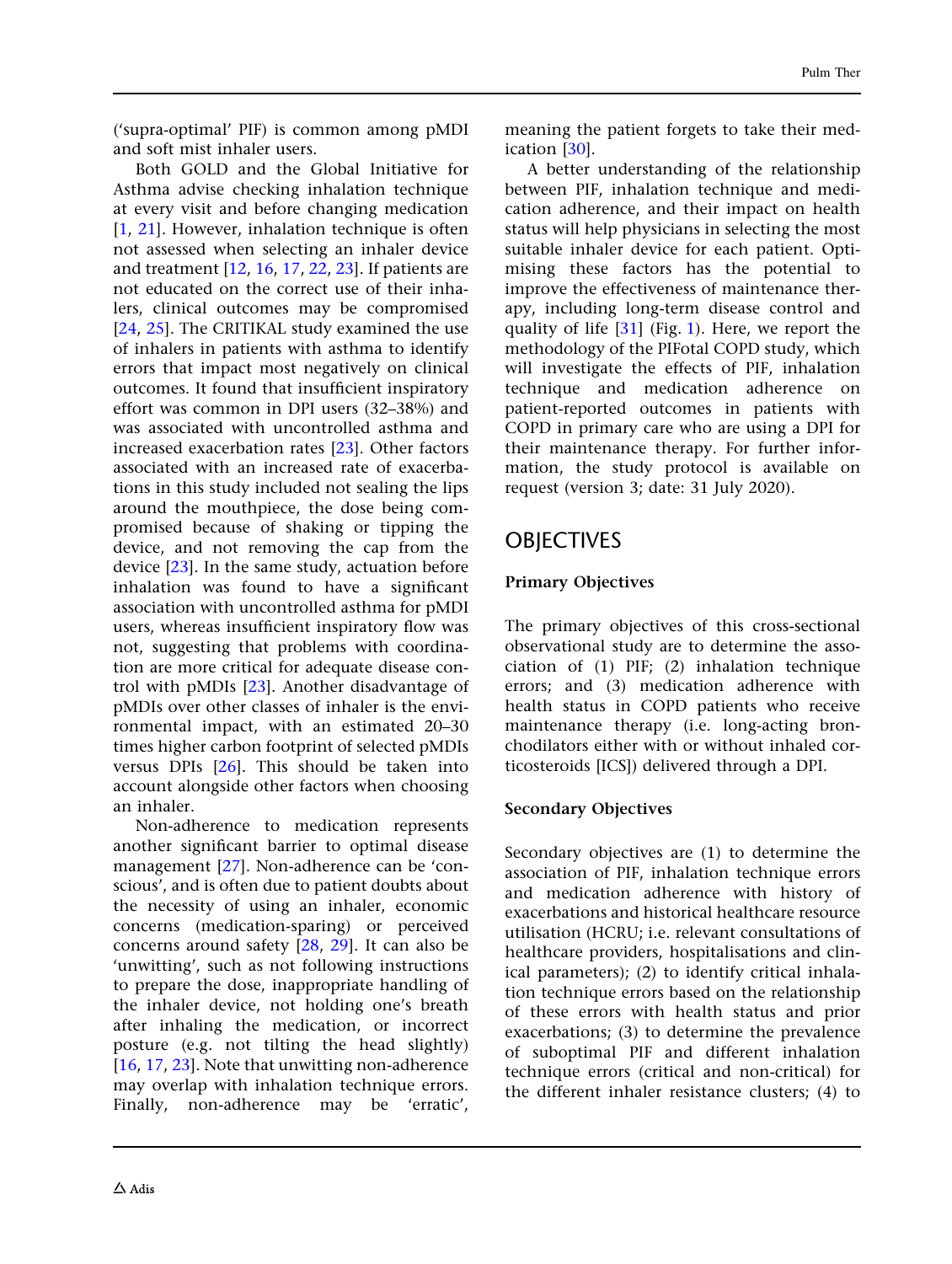<span id="page-4-0"></span>

Fig. 1 Hypothesised relationship between study outcomes. PIF peak inspiratory flow



Fig. 2 PIFotal study design. Figure produced by the General Practitioners' Research Institute. Step 1: clinical examination; Step 2: verification of eligibility; Step 3: written informed consent; Step 4: PIF assessment; Step 5: maximal PIF against the resistance of patient's own device; Step 6: maximal PIF at low resistance; Step 7: fill in three questionnaires (Clinical COPD Questionnaire, COPD

Assessment Test and Test of Adherence to Inhalers); Step 8: inhalation technique will be video-recorded using usual medication; Step 9: patients receive tailored inhalation instructions based on the inhalation errors. PIF peak inspiratory flow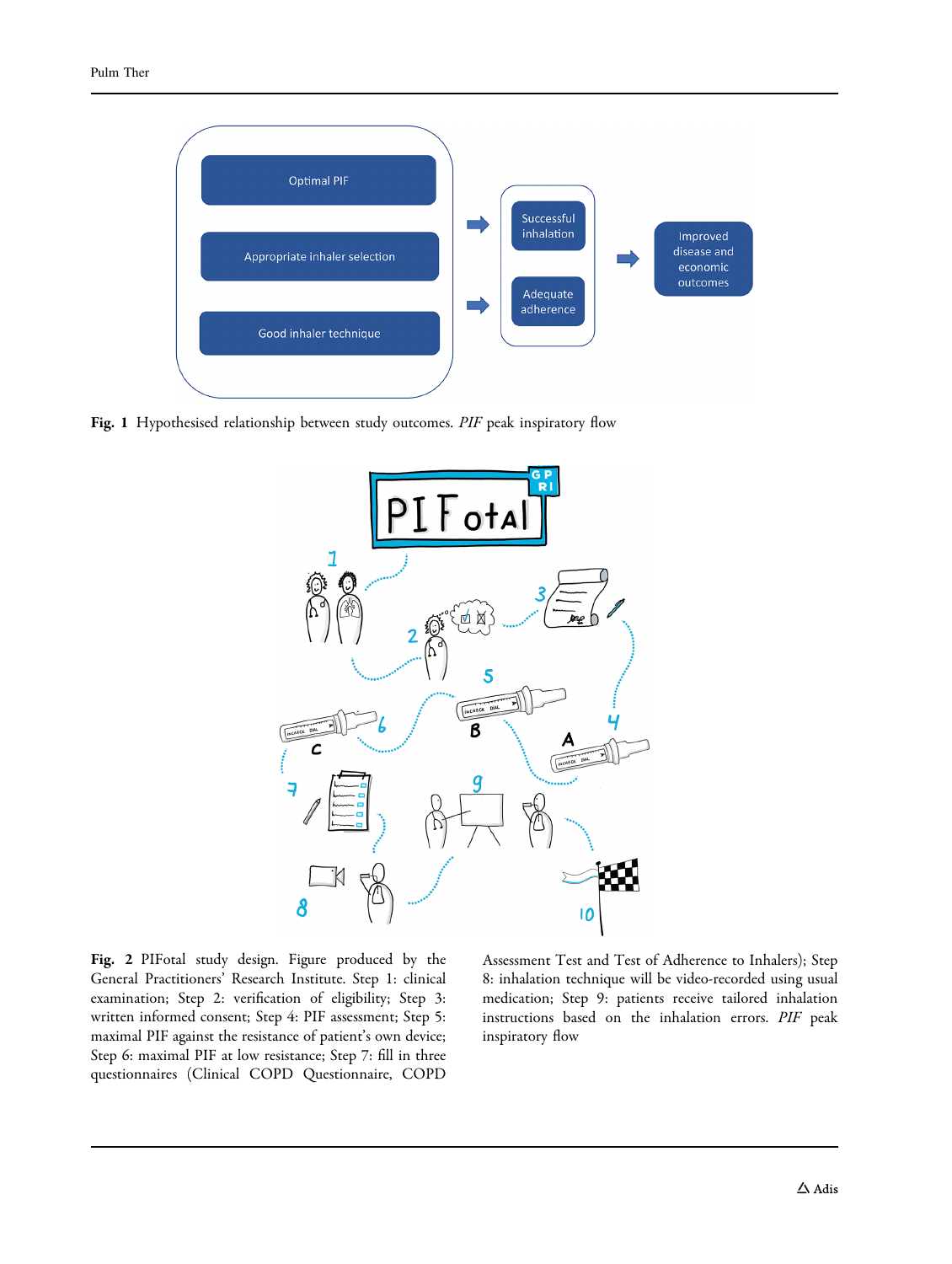examine associations of inhalation technique errors with maximal PIF (against resistance of own inhaler); and (5) to examine associations between patient-specific factors and maximal PIF (against low resistance).

## METHODS

### Study Design

The PIFotal COPD study (registered on 31 August 2020) is a cross-sectional observational study that will be conducted in six countries: the Netherlands, Spain, Portugal, Poland, Greece and Australia. A list of study sites can be found at [https://clinicaltrials.gov/ct2/show/](https://clinicaltrials.gov/ct2/show/study/NCT04532853) [study/NCT04532853](https://clinicaltrials.gov/ct2/show/study/NCT04532853). Details of the PIFotal study design can be found in Fig. [2](#page-4-0).

Between October 2020 and May 2021 (first participant enrolled on 21 October 2020), patients were invited to participate in the study through the following sites in both urban and rural areas: general practitioner (GP) practices, community pharmacies, outpatient clinics (both public and private) and patient organisations. Visits at home are also permissible during the COVID pandemic. Overall inclusion and data collection will be overseen by the General Practitioners' Research Institute (GPRI) and boosted by 'local champions' (i.e. colleagues in the professional GPRI network who have agreed to lead the PIFotal study in a specific country). The PIFotal COPD study will be conducted in a manner that is consistent with the Strengthening the Reporting of Observational Studies in Epidemiology (STROBE) criteria [[32](#page-14-0)]. Selection bias will be avoided by visiting older people who have mobility impairment in their homes and by helping patients who have low literacy to fill out the study questionnaires. All study sites will be trained on how to assist patients in the completion of questionnaires without influencing the results (e.g. reading out the questions with all possible answers, but not interpreting the answers). Furthermore, careful monitoring will be carried out to ensure correct assessment of PIF measures. The video recordings of inhalation technique will be scored by two independent assessors using the checklist of the Netherlands Lung Alliance [[33](#page-14-0)]. In case of disagreement, two assessors will try to reach consensus. If unsuccessful, a third experienced assessor will be invited to reconcile the disagreement.

#### Sample Size Calculation (Based on Analysis of Primary Outcome)

A power analysis was conducted based on the Clinical COPD Questionnaire (CCQ). Patients with optimal PIF are expected to have a CCQ score that is on average 0.2 points lower (i.e. better health status) (standard deviation  $= 1$ , Cohen's  $d = 0.2$ ) than patients with suboptimal PIF for their specific device resistance. This difference corresponds to 50% of the minimal clinically important difference for a CCQ of 0.4 points [[34](#page-14-0)]. Furthermore, to take a clustering effect into account (patients from the same GP practice or site may be more alike than those from different GP practices), we estimate the intraclass correlation to be 0.03 (based on data from 1022 COPD and asthma-COPD overlap patients from a data registry of an asthma/ COPD outpatient clinic) [[35](#page-14-0)]. Thus, expecting a Cohen's d of 0.2, taking into account a cluster size of 12 patients per GP practice and a 2:1 ratio of optimal to suboptimal patients, and adopting 5% significance ( $\alpha$ ) and 80% power (1 –  $\beta$ ), a total of 1176 patients need to be included. Hence, a sample size of  $\sim$  1200 patients is deemed a suitable population size.

#### Patient Population

Two measures will be put in place to promote the real-world nature of the study. First, diagnosis of COPD may be made by a physician without the requirement to conduct additional confirmatory and ancillary testing. Second, only a limited number of inclusion and exclusion criteria will be adopted.

In order to be eligible to participate in the PIFotal COPD study, a patient must meet the following inclusion criteria: (1) a diagnosis of COPD; (2) aged  $> 40$  years; (3) current use of maintenance therapy (i.e. long-acting bronchodilator(s) either with or without inhaled ICS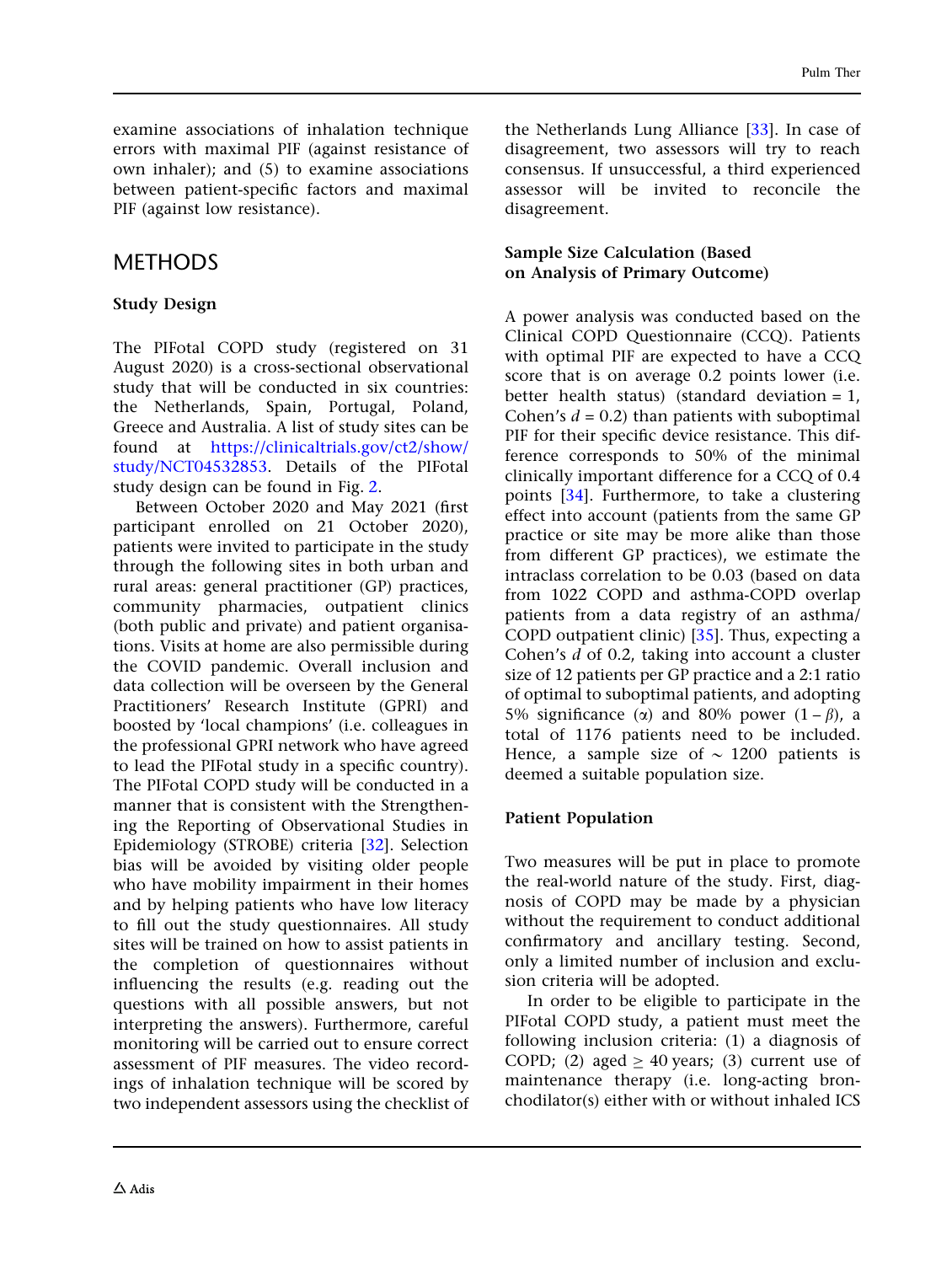delivered through a DPI) for at least 3 months; and (4) sufficient investigator-assessed decisionmaking capacity to provide informed consent (e.g. absence of acute psychotic disorders, severe pervasive developmental disorders/severe intellectual disability or advanced neurodegenerative disease).

Exclusion criteria include (1) an exacerbation requiring oral corticosteroids and/or antibiotics in the past 6 weeks; (2) life-threatening disease and life expectancy  $< 6$  months; and (3) current participation in a randomised controlled trial of COPD medication.

To make sure that the results of the study are generalisable, we aim to have representative rates of all DPIs used by the patients. This is likely to be achieved without adopting stratified sampling. However, after inclusion of 800 participants, we will check the distribution of DPI devices with varying resistance. If it is apparent that one specific device is used by more than 50% of the participants (400 participants), patients using this device will no longer be invited to participate in the study.

#### Main Study Parameters

The PIFotal study will collect data on health status (measured with CCQ and COPD Assessment Test) and number of self-reported COPD exacerbations in the previous 12 months. Since exacerbations may exhibit seasonal effects [[36\]](#page-14-0), collecting data for  $\leq 12$  months prior to the visit reduces the risk of seasonal factors such as weather influencing exacerbation results.

PIF will be assessed using the In-Check DIAL G16 device [\[37–39](#page-14-0)], a disposable, single-patient mouthpiece with a one-way valve that prevents patients from exhaling into the device. The resistance of the In-Check DIAL G16 will be set to match the resistance of the patient's own inhaler. If a patient uses multiple inhalers, the assessment priority list of inhalers (Table [1\)](#page-7-0) will outline the inhaler PIF cut-off measurements. The list is calculated based on the prevalence of inhalers in participating countries, prioritising the more common inhalers in order to obtain the most representative and generalisable data. PIF will be assessed in three different ways: (1)

PIF for the usual patient inhalation manoeuvre at the resistance of own inhaler; (2) maximal PIF at the resistance of own inhaler (Max PIF [Rx]); and (3) maximal PIF at low resistance (Max PIF [R1]) of the In-Check DIAL device.

For assessment of inhalation technique, patients will inhale their usual medication, and the inhalation procedure will be video-recorded for later assessment of successive inhalation steps by two independent raters, based on standard inhaler technique guidelines [\[33\]](#page-14-0). Selfreported medication adherence will be assessed using the 12-item version of the Test of Adherence to Inhalers (TAI-12) [\[30,](#page-14-0) [44](#page-14-0)], which measures 'unwitting', 'erratic' and 'conscious' nonadherence.

HCRU will be assessed over the last 6 months, including primary and secondary care, care provided by other healthcare providers, hospitalisations, laboratory assessments and medication use. HCRU data are usually collected in the 6 months prior to study visit, because these data rely on patient reports, and evidence suggests that recall of patients over periods  $\geq 6$  months is not reliable [[45](#page-14-0)].

The names (generic and brand), anatomic therapeutic chemical code of the World Health Organization [[46](#page-14-0)], dose, frequency, number of puffs, type of device, duration of device use and other medications prescribed to a patient will be recorded.

Demographic and clinical characteristics, including sex, age, height, weight, COPD duration (years), COPD severity (collected at GP examination or through patient report), smoking behaviour and previous asthma will be recorded.

Assessment of safety is described in the Supplementary Material.

#### SARS-CoV-2

To prevent contamination and thereby the risk of a viral infection with SARS-CoV-2 for a successive participant, the In-Check DIAL will be cleaned after each use. Furthermore, it is important to note that the In-Check DIAL G16 uses one-way valves and requires an inspiratory manoeuvre that does not produce aerosols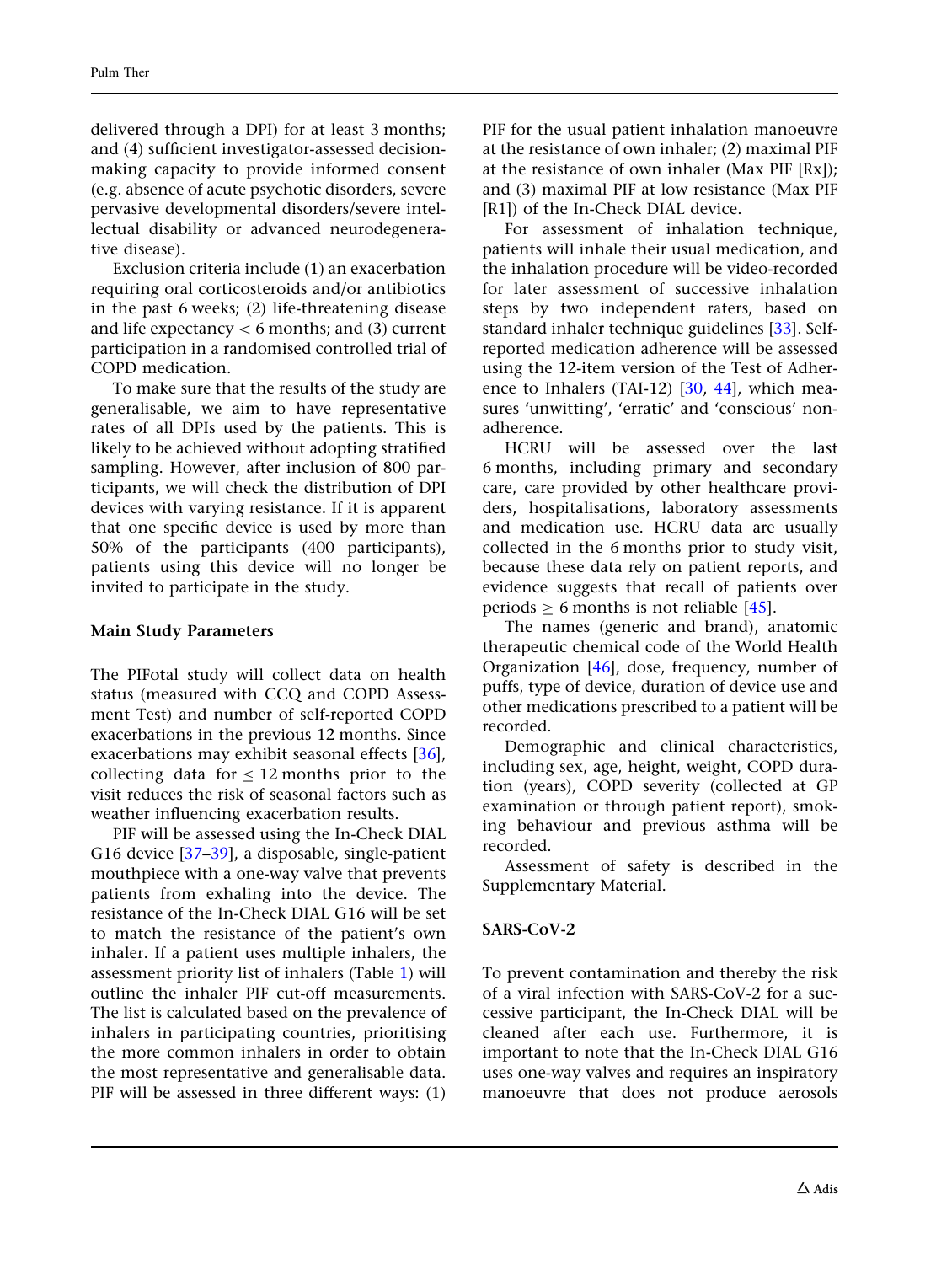| Inhaler type                                                   | Assessment<br>priority   | <b>Minimal PIF</b><br>literature (L/min) | <b>Optimal PIF</b><br>literature (L/min) | Cut-off value for<br>suboptimal PIF | <b>In-Check DIAL</b><br>setting         |
|----------------------------------------------------------------|--------------------------|------------------------------------------|------------------------------------------|-------------------------------------|-----------------------------------------|
| Ellipta [5, 40]                                                | $\mathbf{1}$             | 30                                       | 60                                       | 60                                  | Medium/low                              |
| Turbuhaler<br>[5, 40]                                          | $\overline{2}$           | 30                                       | 60                                       | 60                                  | Different for<br>different<br>molecules |
| Breezhaler<br>[5, 40]                                          | $\mathfrak{Z}$           | 50                                       | 50                                       | 50                                  | Low                                     |
| Zonda <sup>a</sup>                                             | 4                        | 20                                       | 39                                       | 30                                  | High                                    |
| Genuair [5, 40]                                                | 5                        | $40\,$                                   | 45                                       | 45                                  | Medium                                  |
| Novolizer<br>[5, 40]                                           | 6                        | 35                                       | 50                                       | 50                                  | Medium                                  |
| Spiromax<br>[5, 40]                                            | $\overline{\phantom{a}}$ | 40                                       | 40                                       | 40                                  | Medium                                  |
| Diskus [5, 40]                                                 | $\,8\,$                  | 30                                       | 60                                       | 60                                  | Medium/low                              |
| HandiHaler<br>[5, 40]                                          | 9                        | 20                                       | 30                                       | 30                                  | High                                    |
| NEXThaler<br>[5, 40]                                           | 10                       | 35                                       | 35                                       | 35                                  | Medium/high                             |
| Cyclohaler<br>(Aerolizer)<br>$\begin{bmatrix} 5 \end{bmatrix}$ | 11                       | $40\,$                                   | 65                                       | 65                                  | Low                                     |
| Easyhaler<br>[5, 40]                                           | 12                       | 30                                       | 30                                       | N/A                                 | $\rm N/A$                               |
| Forspiro [41]                                                  | 13                       | 30                                       | 60                                       | 60                                  | Medium                                  |
| Elpenhalerb<br>$[42]$                                          | 14                       | 30                                       | 60                                       | 60                                  | Different for<br>different<br>molecules |
| Clickhaler<br>[37, 43]                                         | 17                       | 15                                       | 15                                       | N/A                                 | Medium                                  |

<span id="page-7-0"></span>Table 1 List of included inhalers and PIF cut-off levels

PIF, peak inspiratory flow<br><sup>a</sup> Personal communication. Teva Medical, 2020

<sup>b</sup> Personal communication. Paul Hagedoorn, 2021

through which viruses can spread. However, in the unlikely event of serious adverse events, the sponsor will report these to the accredited ethics committee that approved the study protocol.

The possibility of virtual visits was investigated in a short pilot but was deemed to be unfeasible within the current population. Therefore, no virtual visits will be performed.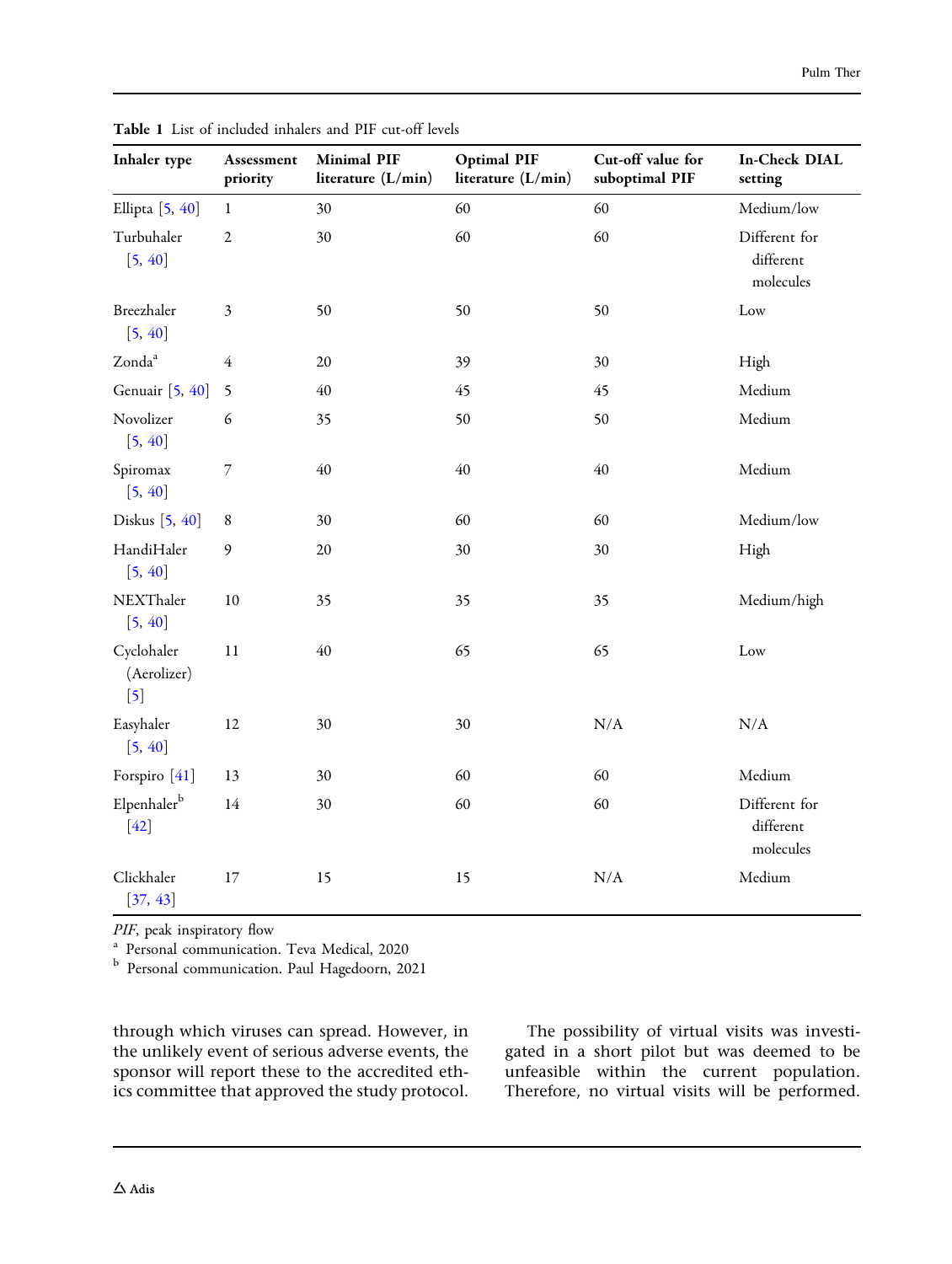Visits at home will be identical to those at the GP's office or pharmacy. As described above, extensive safety measures will be in place to prevent COVID infection, independent of where the visit is performed.

#### Statistical Analysis

Participants' clinical and demographic characteristics will be summarised using descriptive statistics. In the primary analysis, the mean difference in CCQ score between (1) patients with optimal/suboptimal PIF, (2) patients who do/do not exhibit inhalation technique errors, and (3) patients who do/do not adhere to medication will be examined in a multivariable linear mixed model. Adjustment will be made for covariates and the possible confounding effect of COPD severity (e.g. effect of device choice on PIF and CCQ score). Secondary objectives will be examined in two multivariable Poisson (or negative binomial) mixed models for quantitative variables. To facilitate a clinical interpretation of the magnitude of associations of PIF, inhalation technique errors and medication adherence with CCQ score, the unstandardised regression coefficients of these independent variables will be compared with those between the CCQ score and the unstandardised regression coefficients of other characteristics (e.g. sex, age, smoking pack-years). Mixed model analysis will be used to account for potential dependence of observations (i.e. patients from the same GP practice or site may be more alike than those from different GP practices or sites, possibly due to the inhalation training provided within the GP practice). Model assumptions (e.g. normality, linearity and homoscedasticity) will be examined. Additionally, the following sensitivity and subgroup analyses will be conducted by repeating the primary analysis to assess (1) COPD Assessment Test as the dependent variable; (2) repeating the main analysis using propensity score matching rather than adjustment for covariates; (3) patients with a PIF below and above the minimal PIF according to the Summary of Product Characteristics of the device that a patient uses; and (4) subgroups excluding patients with

a history of asthma, current use of pMDIs, diagnosis of COPD as confirmed through spirometry (COPD severity according to GOLD stages 1–4), prior exacerbations before switching over to a new medication or use of multiple inhalers. Missing data will be imputed using multiple imputation. The imputation model will comprise all variables included in the analyses, and all variables that predicted missingness of a variable or its value. Imputed values will be obtained in three rounds. Parameters and test statistics will be calculated. To control for an undesired inflation of the type I error rate, the alpha value will be adjusted using the false discovery rate  $[41]$  $[41]$  $[41]$ . Missing or ambiguous CCQ scores will be calculated using the individual domains where possible.

#### Scientific Advisory Board

A scientific advisory board has been set up to provide advice on the study protocol, the conduct of the study, data to be collected (including time windows, e.g. which time period to consider for HCRU), statistical analyses and interpretation of the results. All members of the scientific advisory board are distinguished researchers and/or clinicians in the field of respiratory medicine and care for patients with COPD (Supplementary Table 1).

The study sponsor is GPRI, who will undertake data collection and analysis for the study and facilitate and coordinate participation across the study sites. A data governance committee has been set up to decide on the data use for new projects, and consists of the chair of the scientific advisory board (Ioanna Tsiligianni), the principal investigator (Janwillem Kocks) and a representative from the funder (Alberto de la Hoz).

#### Data Collection and Management

Personal data will be handled confidentially. During the analysis phase, all data will be pseudonymised. All participants will receive a unique study identification number. This number will not be linked to the participant's personal information (e.g. initials and birth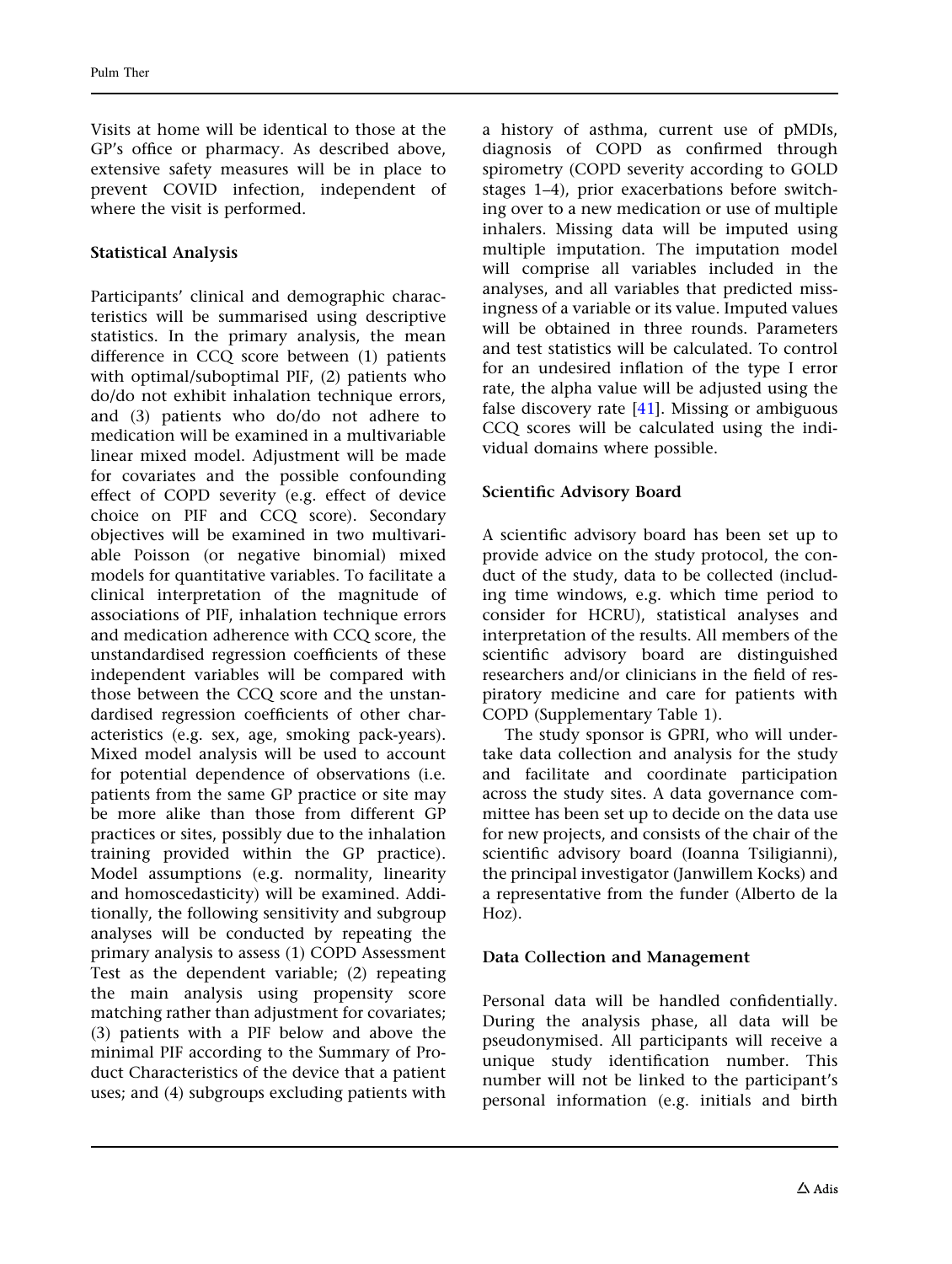date). Instead, a participant identification code list will be used to link data to a participant, and the key to the code will be safeguarded by the coordinating investigator. Data will be entered into an electronic case report form (eCRF). Castor [[47\]](#page-14-0), a data collection software, will be used to ensure the adequate entry, management and storage of the collected data. All inhalation technique videos will be recorded on centrally managed iPads and uploaded directly into Castor. The videos will be removed from the iPad after uploading, and all data on iPads will be encrypted by Castor servers. Only those researchers who are responsible for the assessment of the inhalation technique can decrypt the video files and see the patients' images. All other researchers who can access the eCRF will not be able to view the video recordings.

#### Ethics and Dissemination

The PIFotal COPD study will be conducted in accordance with the principles of the Declaration of Helsinki (version October 2013) [\[48\]](#page-14-0) and in accordance with ethical legislation of all participating countries. The study protocol has received approvals from the following institutional ethics committees/institutional review boards: Australia: Human Research Ethics Committee (HREC 3) University of Sydney; Greece: Research Ethics Committee University of Crete; Poland: Komisja Bioetyczna przy Beskidziej Izble Lekarskiej–Bielsko Biala; Komisji Bioetycznej przy Śląskiej Izbie Lekarskiej; Silesian Medical Society (Slaska Izba Lekarska); Bioethics Committee at Lower Silesian Medical Association; Bioethics Committee at the Medical University of Białystok; Portugal: North Health Regional Administration (ARS Norte); Matosinhos Local Health Unit (ULS Matosinhos); Guimarães Hospital; Center Health Regional Administration (ARS Centro); Regional Health Administration of Lisbon and Tagus Valley (ARS LVT); Spain: Comité de Ética de la Investigación (CEI) Islas Baleares; CEI Hospital Universitario de Gran Canaria; the Netherlands: Medisch Ethische Toetsingscommissie (METC) Assen. Written informed consent will be obtained by the site investigator from all study participants before questionnaire completion, PIF assessment and audio-visual recording of their inhalation technique. Specifically, with regard to the audio-visual recording, participants will be asked for informed consent (1) to share the audio-visual recordings with raters (who will rate the inhalation techniques) and (2) for using the video for medical education purposes. Further information on confidentiality is detailed in the informed consent form (Supplementary Material).

The study findings will be reported in due course at research conferences and in peer-reviewed journals. The study protocol and clinical study data will be made available after publication of the primary manuscript in a peer-reviewed journal. These data will be available upon reasonable request. Further details will be provided in the primary manuscript.

#### Monitoring and Quality Assurance

The PIFotal COPD study will be conducted in accordance with internationally accepted STROBE quality criteria [[32](#page-14-0)]. Monitoring will be carried out by an independent study monitor contracted by GPRI. All data will be entered in the eCRF by the investigator using the studyspecific iPad directly into Castor. Castor has an audit trail that enables the tracking of changes and the application of validation rules. This will minimise errors and missing values on questionnaires. If data are completed on paper (for instance, as a fail-safe system in case of technical issues during a visit), double data entry will be performed afterwards.

### End of Study Notification

If required by local regulations, the investigator/sponsor will notify the accredited medical ethical committee of the end of the study within a period of 8 weeks, and will submit a final report with the results of the study, including any publications/abstracts of the study, to the accredited medical ethical committee.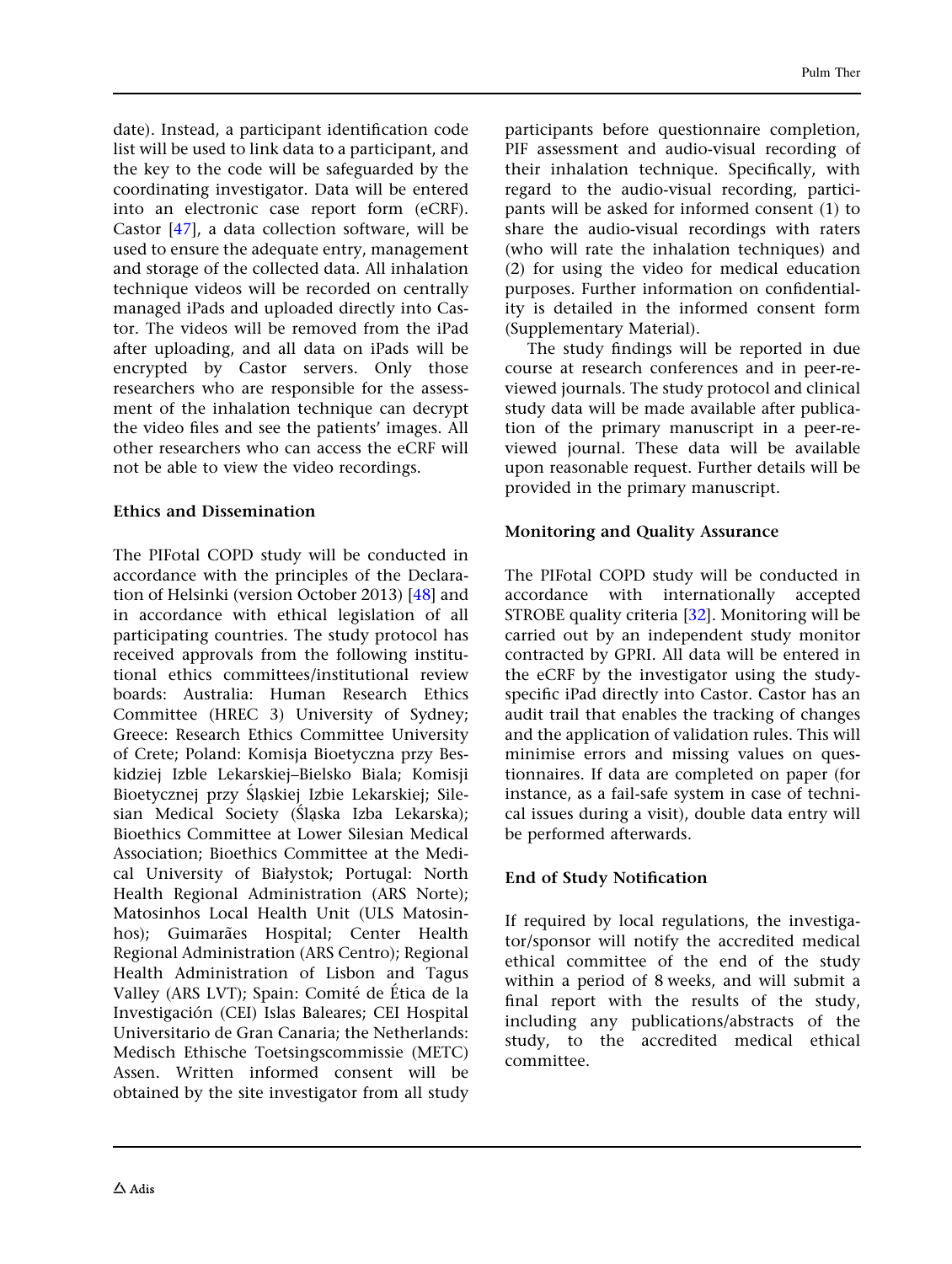# DISCUSSION

The PIFotal COPD study is the first to examine the real-world prevalence and implications of PIF, as well as inhalation technique and medication adherence, on patient behaviour and disease outcomes in patients with COPD who are receiving maintenance treatment with DPIs. The unique design of this study will also enable us to better understand the relationship between demographic and clinical characteristics and PIF.

Following hospitalisation for an acute exacerbation of COPD, patients are commonly discharged on DPIs if they have been using them during their hospital stay, possibly because they require fewer steps to use than pMDIs [\[7\]](#page-13-0). However, sufficient inspiratory flow is needed to overcome the internal resistance of a DPI device and ensure delivery of the medication to the lungs [\[49\]](#page-15-0). Suboptimal PIF is common among COPD patients at hospital discharge, with female gender being the only factor consistently associated with reduced PIF [\[6,](#page-13-0) [38\]](#page-14-0). However, little is known about the association of suboptimal PIF with clinical and demographic factors, which has contributed to the development of this real-world observational study.

### Strengths and Limitations

A major strength of the PIFotal study is that, unlike in previous studies, the assessment of PIF and inhalation manoeuvre will be measured objectively for a given inhaler using the In-Check DIAL device. An additional strength is that it will measure maximal PIF as well as the typical patient inhalation manoeuvre, which will provide insights into the reasons for poor inspiratory effort. This may help to differentiate patients who cannot achieve optimal PIF due to lack of muscle strength or other physiological factors (e.g. hyperinflation) and thus cannot be trained, versus patients who do not achieve optimal PIF but can be trained. Real-time feedback will be used to improve inhaler technique. Studies investigating the benefits of real-time feedback on inhaler technique have

demonstrated significant improvements [\[50–52](#page-15-0)]. Another novel element of this study is the use of a video recording, allowing a thorough assessment of any errors in inhalation technique. The assessment is challenging as the inhalation manoeuvre is performed very quickly (within a few seconds), with almost 20 possible errors that can occur. In previous studies, inhalation technique was not recorded but rated on the spot by a number of different observers, resulting in potentially subjective observations and the possibility of inter-rater variability [[23](#page-13-0)]. The video recordings used in this study will allow the manoeuvre to be replayed by two trained researchers, increasing the inter-rater reliability of the assessment.

The PIFotal study is associated with a number of potential limitations. The first is the focus on DPIs; however, as DPIs are the most commonly prescribed inhaler type for COPD, data from the PIFotal study should be well representative of primary care prescribing patterns and therefore highly generalisable. Furthermore, previously published data indicate that insufficient inspiratory flow is less of a critical inhalation technique error for other inhaler types, such as pMDIs [[23](#page-13-0)]. Even though DPI use is a prerequisite for entry into the PIFotal study, concomitant use of other inhaler types is, in fact, permitted and will be accounted for in the sensitivity analyses. Other potential limitations include the inability to assess causality, owing to the data collection at a single point in time. In addition, questionnaire-based studies are subject to potential recall bias, and there is the potential that patients may alter their inhalation technique in order to conform to expectations while being videoed.

# **CONCLUSION**

This large multinational observational study will help healthcare professionals to understand the importance of optimal PIF, inhalation technique and medication adherence in DPI users, and the possible clinical consequences in terms of patient-reported outcomes. This will assist primary care physicians with selecting the most appropriate device for each patient, with a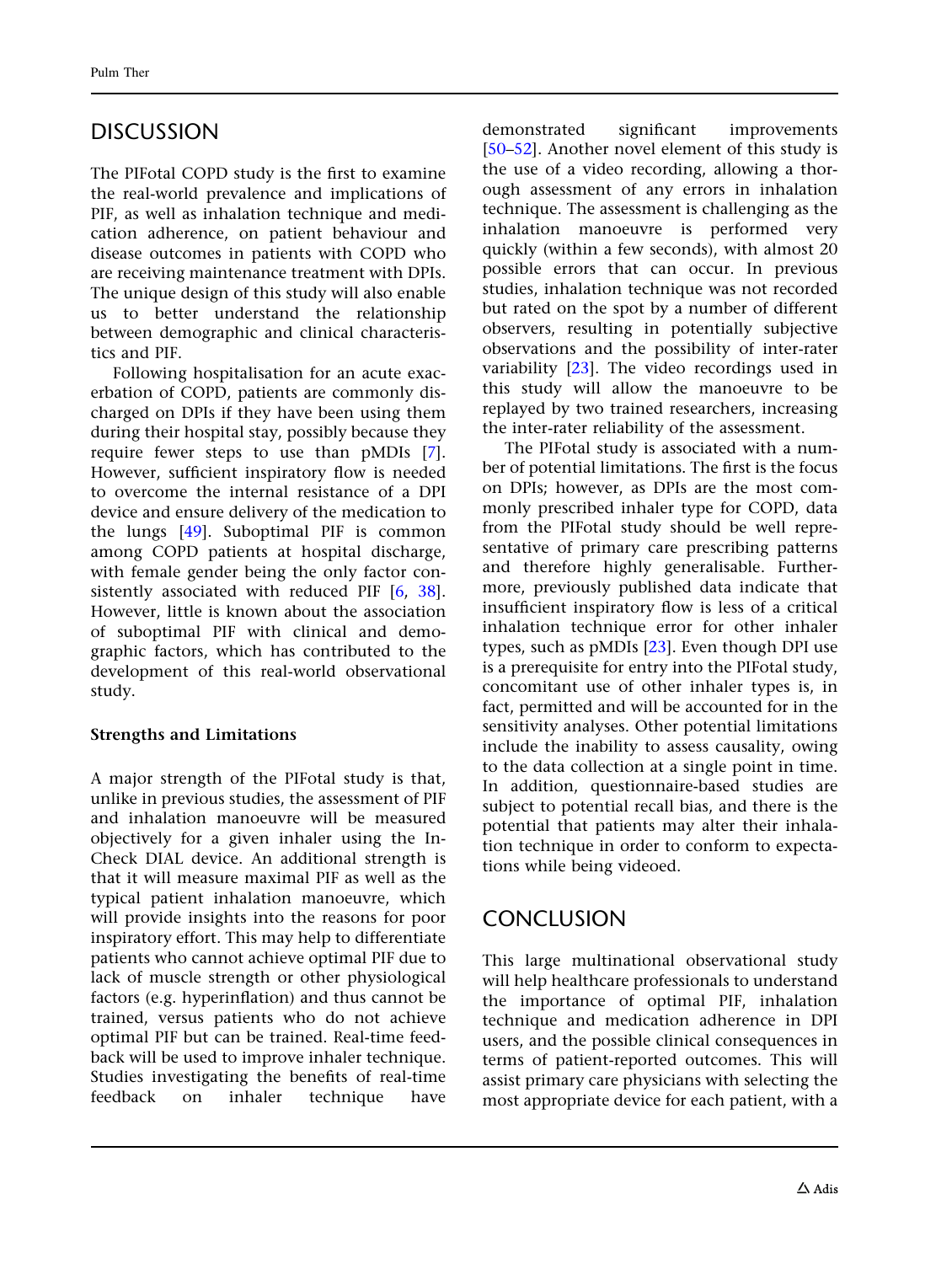resistance that better matches their inhalation ability.

## ACKNOWLEDGEMENTS

The authors thank Evgeni Dvortsin for his valuable contribution in the initial development of the project.

Funding. This study was co-funded by Boehringer Ingelheim and GPRI. The study sponsor is GPRI, who will also be performing the data collection and analysis. Boehringer Ingelheim is the funding and scientific partner, and is funding the journal's Rapid Service fee.

Medical Writing, Editorial, and Other Assistance. Medical writing assistance was provided by Olive Denneny, MSc, of MediTech Media and was funded by Boehringer Ingelheim.

Authorship. All named authors meet the International Committee of Medical Journal Editors (ICMJE) criteria for authorship for this article, take responsibility for the integrity of the work as a whole, and have given their approval for this version to be published.

Author Contributions. ML, HW, AdlH, AG, SB-A, RD, FL, JM, DP, MRR, IT, OU, BW and JK contributed towards the overall concept and methodology. ML, HW, AG, SB-A, RD, FL, JM, DP, MRR, IT, OU, BW and JK contributed towards the supervision and data curation of the study protocol. JM and JK were involved in software support. HW, AdlH, JM and JK contributed to acquisition of funding and resources for the study. ML and HW conducted the project administration. ML and JK contributed to writing the original draft of the protocol. All authors have contributed towards the development of the manuscript, and have reviewed and approved the final manuscript.

Disclosures. ML is a co-principal investigator for the PIFotal study and has received grants from Boehringer Ingelheim, which is the financial and scientific partner of GPRI for the submitted study, and from AstraZeneca for scientific projects in the area of COPD/asthma. HW has received grants from Boehringer Ingelheim, which is the financial and scientific partner of GPRI for the submitted study, and from AstraZeneca, Novartis and Chiesi for scientific projects in the area of COPD/asthma. AdlH and AG are employees of Boehringer Ingelheim. SB-A has received grants from TEVA, and personal fees from TEVA, Boehringer Ingelheim, AstraZeneca, GSK, Sanofi and Mylan. RD has received grants and personal fees from TEVA, Boehringer Ingelheim, AstraZeneca, GSK, Chiesi, Focus Care and Glenmark. FL has received grants and personal fees from GSK, personal fees from AstraZeneca, Boehringer Ingelheim, Chiesi, Menarini International, Novartis, Orion and Trudell International, outside the submitted work. JM received grants from Boehringer Ingelheim during the conduct of the study and grants from AstraZeneca, Chiesi, Novartis and GSK, outside the submitted work. DP reports grants and personal fees from AstraZeneca, Boehringer Ingelheim, Chiesi, Mylan, Novartis, Regeneron Pharmaceuticals, Sanofi Genzyme, Theravance and Zentiva (Sanofi Generics); grants from the British Lung Foundation, Respiratory Effectiveness Group, UK National Health Service and AKL Research and Development Ltd; personal fees from Cipla, GlaxoSmithKline, Kyorin, Merck, Mundipharma, Airway Vista Secretariat, EPG Communication Holdings Ltd, FIECON Ltd, Fieldwork International, OM Pharma SA, Peer-Voice, Phadia AB, Spirosure Inc, Strategic North Limited, Synapse Research Management Partners S.L., Talos Health Solutions, and WebMD Global LLC; non-financial support from Efficacy and Mechanism Evaluation programme and Health Technology Assessment; stock/stock options from AKL Research and Development Ltd, which produces phytopharmaceuticals; owns 74% of the social enterprise Optimum Patient Care Ltd (Australia and UK) and 92.61% of Observational and Pragmatic Research Institute Pte Ltd (Singapore); and 5% shareholding in Timestamp, which develops adherence monitoring technology. MR-R receives grants and personal fees from AstraZeneca and GSK, and personal fees from Boehringer Ingelheim,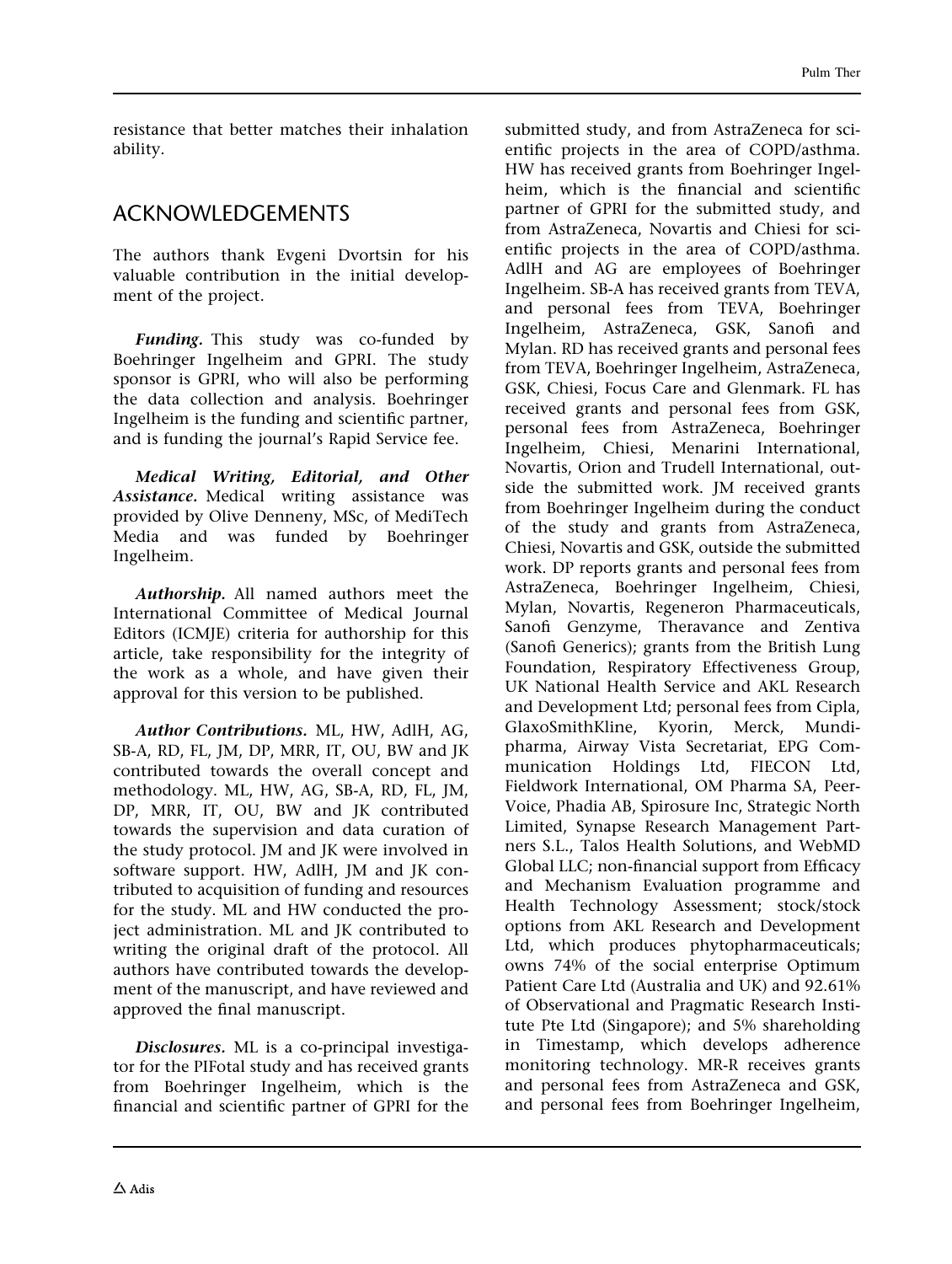<span id="page-12-0"></span>Chiesi, Menarini, Mundipharma, Novartis, Pfizer, TEVA and BIAL. IT reports grants and personal fees from GSK, AstraZeneca and Boehringer Ingelheim; grants from Hellas and ELPEN; and personal fees from Novartis, Menarini and MSD. OU reports grants and personal fees from AstraZeneca, Boehringer Ingelheim, Edmond Pharma, Chiesi and GSK; grants from Edmond Pharma; and personal fees from Napp, Mundipharma, Sandoz, Takeda, Cipla, COVIS, Novartis, Mereobiopharma, Orion and Menarini. JK reports grants, personal fees and non-financial support from AstraZeneca, GSK and Boehringer Ingelheim; grants and personal fees from Chiesi Pharmaceuticals and TEVA; grants from Mundipharma; personal fees from MSD and COVIS Pharma; and also holds 72.5% of shares in the General Practitioners Research Institute.

Compliance with Ethics Guidelines. The PIFotal COPD study will be conducted in accordance with the principles of the Declaration of Helsinki (version October 2013) [\[48\]](#page-14-0) and in accordance with ethical legislation of all participating countries. Written informed consent will be obtained from all study participants. The study protocol has received approvals from the following institutional ethics committees/institutional review boards: Australia: Human Research Ethics Committee (HREC 3) University of Sydney; Greece: Research Ethics Committee University of Crete; Poland: Komisja Bioetyczna przy Beskidziej Izble Lekarskiej–Bielsko Biala; Komisji Bioetycznej przy Ślaskiej Izbie Lekarskiej; Silesian Medical Society (Śląska Izba Lekarska); Bioethics Committee at Lower Silesian Medical Association; Bioethics Committee at the Medical University of Białystok; Portugal: North Health Regional Administration (ARS Norte); Matosinhos Local Health Unit (ULS Matosinhos); Guimarães Hospital; Center Health Regional Administration (ARS Centro); Regional Health Administration of Lisbon and Tagus Valley (ARS LVT); Spain: Comité de Ética de la Investigación (CEI) Islas Baleares; CEI Hospital Universitario de Gran Canaria; the Netherlands: Medisch Ethische Toetsingscommissie (METC) Assen. Written informed consent will be obtained by the site investigator from all study participants before questionnaire completion, PIF assessment and audio-visual recording of their inhalation technique. Specifically, with regard to the audio-visual recording, participants will be asked for informed consent (1) to share the audio-visual recordings with raters (who will rate the inhalation techniques) and (2) for using the video for medical education purposes. Further information on confidentiality is detailed in the informed consent form (Supplementary Material).

Open Access. This article is licensed under a Creative Commons Attribution-NonCommercial 4.0 International License, which permits any non-commercial use, sharing, adaptation, distribution and reproduction in any medium or format, as long as you give appropriate credit to the original author(s) and the source, provide a link to the Creative Commons licence, and indicate if changes were made. The images or other third party material in this article are included in the article's Creative Commons licence, unless indicated otherwise in a credit line to the material. If material is not included in the article's Creative Commons licence and your intended use is not permitted by statutory regulation or exceeds the permitted use, you will need to obtain permission directly from the copyright holder. To view a copy of this licence, visit [http://creativecommons.org/licenses/by](http://creativecommons.org/licenses/by-nc/4.0/)[nc/4.0/](http://creativecommons.org/licenses/by-nc/4.0/).

## **REFERENCES**

- 1. Global Initiative for Chronic Obstructive Lung Disease. Global strategy for the diagnosis, management, and prevention of chronic obstructive pulmonary disease (2021 report). 2020 [cited February 2 2021]. [https://goldcopd.org/wp-content/uploads/](https://goldcopd.org/wp-content/uploads/2020/11/GOLD-REPORT-2021-v1.1-25Nov20_WMV.pdf) [2020/11/GOLD-REPORT-2021-v1.1-25Nov20\\_](https://goldcopd.org/wp-content/uploads/2020/11/GOLD-REPORT-2021-v1.1-25Nov20_WMV.pdf) [WMV.pdf.](https://goldcopd.org/wp-content/uploads/2020/11/GOLD-REPORT-2021-v1.1-25Nov20_WMV.pdf)
- 2. Levy ML, Carroll W, Izquierdo Alonso JL, Keller C, Lavorini F, Lehtimäki L. Understanding dry powder inhalers: Key technical and patient preference attributes. Adv Ther. 2019;36(10):2547–57.
- 3. Ding B, Small M, Scheffel G, Holmgren U. Maintenance inhaler preference, attribute importance, and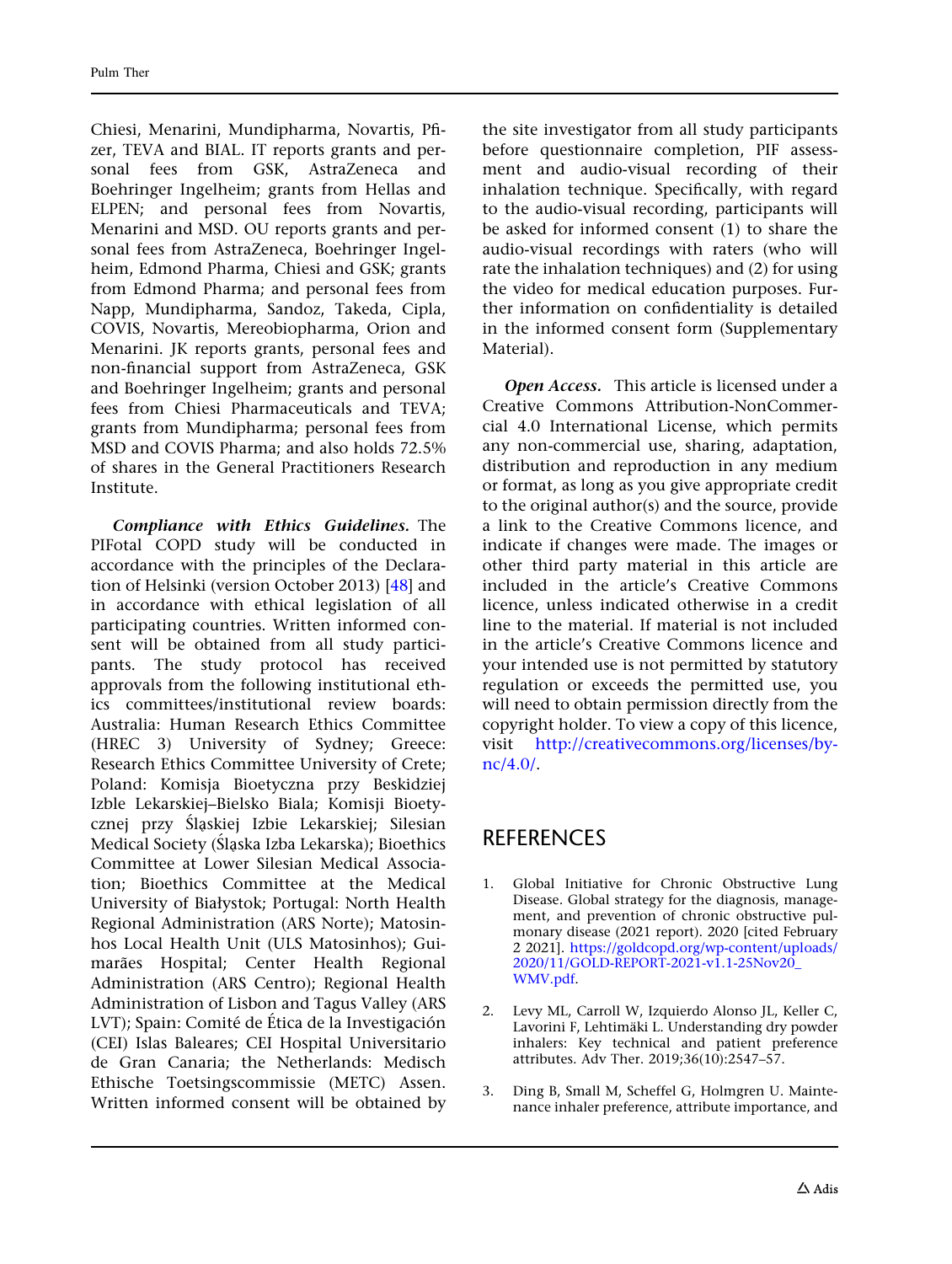<span id="page-13-0"></span>satisfaction in prescribing physicians and patients with asthma, COPD, or asthma–COPD overlap syndrome consulting for routine care. Int J Chron Obstruct Pulmon Dis. 2018;13:927–37.

- 4. Berkenfeld K, Lamprecht A, McConville JT. Devices for dry powder drug delivery to the lung. AAPS PharmSciTech. 2015;16(3):479–90.
- 5. Ghosh S, Ohar JA, Drummond MB. Peak inspiratory flow rate in chronic obstructive pulmonary disease: Implications for dry powder inhalers. J Aerosol Med Pulm Drug Deliv. 2017;30(6):381–7.
- 6. Ghosh S, Pleasants RA, Ohar JA, Donohue JF, Drummond MB. Prevalence and factors associated with suboptimal peak inspiratory flow rates in COPD. Int J Chron Obstruct Pulmon Dis. 2019;14: 585–95.
- 7. Loh CH, Peters SP, Lovings TM, Ohar JA. Suboptimal inspiratory flow rates are associated with chronic obstructive pulmonary disease and all cause readmissions. Ann Am Thorac Soc. 2017;14(8):1305–11.
- 8. Laube BL, Janssens HM, de Jongh FH, et al. What the pulmonary specialist should know about the new inhalation therapies. Eur Respir J. 2011;37(6): 1308–31.
- Mahler DA. Peak inspiratory flow rate as a criterion for dry powder inhaler use in chronic obstructive pulmonary disease. Ann Am Thorac Soc.  $2017;14(7):1103-7.$
- 10. Duarte AG, Tung L, Zhang W, Hsu ES, Kuo Y-F, Sharma G. Spirometry measurement of peak inspiratory flow identifies suboptimal use of dry powder inhalers in ambulatory patients with COPD. Chronic Obstr Pulm Dis. 2019;6(3):246–55.
- 11. Malmberg LP, Rytila P, Happonen P, Haahtela T. Inspiratory flows through dry powder inhaler in chronic obstructive pulmonary disease: age and gender rather than severity matters. Int J Chron Obstruct Pulmon Dis. 2010;5:257–62.
- 12. Chapman KR, Voshaar TH, Virchow JC. Inhaler choice in primary practice. Eur Respir Rev. 2005;14(96):117–22.
- 13. Hesso I, Kayyali R, Nabhani-Gebara S. Supporting respiratory patients in primary care: a qualitative insight from independent community pharmacists in London. BMC Health Serv Res. 2019;19(1):5.
- 14. Capstick TG, Clifton IJ. Inhaler technique and training in people with chronic obstructive pulmonary disease and asthma. Expert Rev Respir Med. 2012;6(1):91–101.
- 15. Sanchis J, Gich I, Pedersen S, Aerosol Drug Management Improvement Team. Systematic review of errors in inhaler use: Has patient technique improved over time? Chest. 2016;150(2):394–406.
- 16. Kocks JWH, Chrystyn H, van der Palen J, et al. Systematic review of association between critical errors in inhalation and health outcomes in asthma and COPD. NPJ Prim Care Respir Med. 2018;28(1): 43.
- 17. Molimard M, Raherison C, Lignot S, et al. Chronic obstructive pulmonary disease exacerbation and inhaler device handling: real-life assessment of 2935 patients. Eur Respir J. 2017;49(2):1601794.
- 18. Sulaiman I, Cushen B, Greene G, et al. Objective assessment of adherence to inhalers by patients with chronic obstructive pulmonary disease. Am J Respir Crit Care Med. 2017;195(10):1333–43.
- 19. Cho-Reyes S, Celli BR, Dembek C, Yeh K, Navaie M. Inhalation technique errors with metered-dose inhalers among patients with obstructive lung diseases: a systematic review and meta-analysis of US studies. Chronic Obstruct. Pulm. Dis. J. 2019;6(3): 267–80.
- 20. Navaie M, Dembek C, Cho-Reyes S, Yeh K, Celli BR. Device use errors with soft mist inhalers: a global systematic literature review and meta-analysis. Chron Respir Dis. 2020;17:1479973119901234.
- 21. Global Initiative for Asthma. Pocket guide to asthma management and prevention—a pocket guide for health professionals. 2019 [cited 19 Dec 2019]. [https://ginasthma.org/wp-content/uploads/](https://ginasthma.org/wp-content/uploads/2019/04/GINA-2019-main-Pocket-Guide-wms.pdf) [2019/04/GINA-2019-main-Pocket-Guide-wms.pdf](https://ginasthma.org/wp-content/uploads/2019/04/GINA-2019-main-Pocket-Guide-wms.pdf).
- 22. Usmani OS, Lavorini F, Marshall J, et al. Critical inhaler errors in asthma and COPD: a systematic review of impact on health outcomes. Respir Res. 2018;19(1):10.
- 23. Price DB, Roman-Rodriguez M, McQueen RB, et al. Inhaler errors in the CRITIKAL study: type, frequency, and association with asthma outcomes. J Allergy Clin Immunol Pract. 2017;5(4):1071–81.
- 24. Roggeri A, Micheletto C, Roggeri DP. Inhalation errors due to device switch in patients with chronic obstructive pulmonary disease and asthma: critical health and economic issues. Int J Chron Obstruct Pulmon Dis. 2016;11:597–602.
- 25. Bosnic-Anticevich SZ, Cvetkovski B, Azzi EA, Srour P, Tan R, Kritikos V. Identifying critical errors: addressing inhaler technique in the context of asthma management. Pulm Ther. 2018;4(1):1–12.
- 26. Janson C, Henderson R, Lofdahl M, Hedberg M, Sharma R, Wilkinson AJK. Carbon footprint impact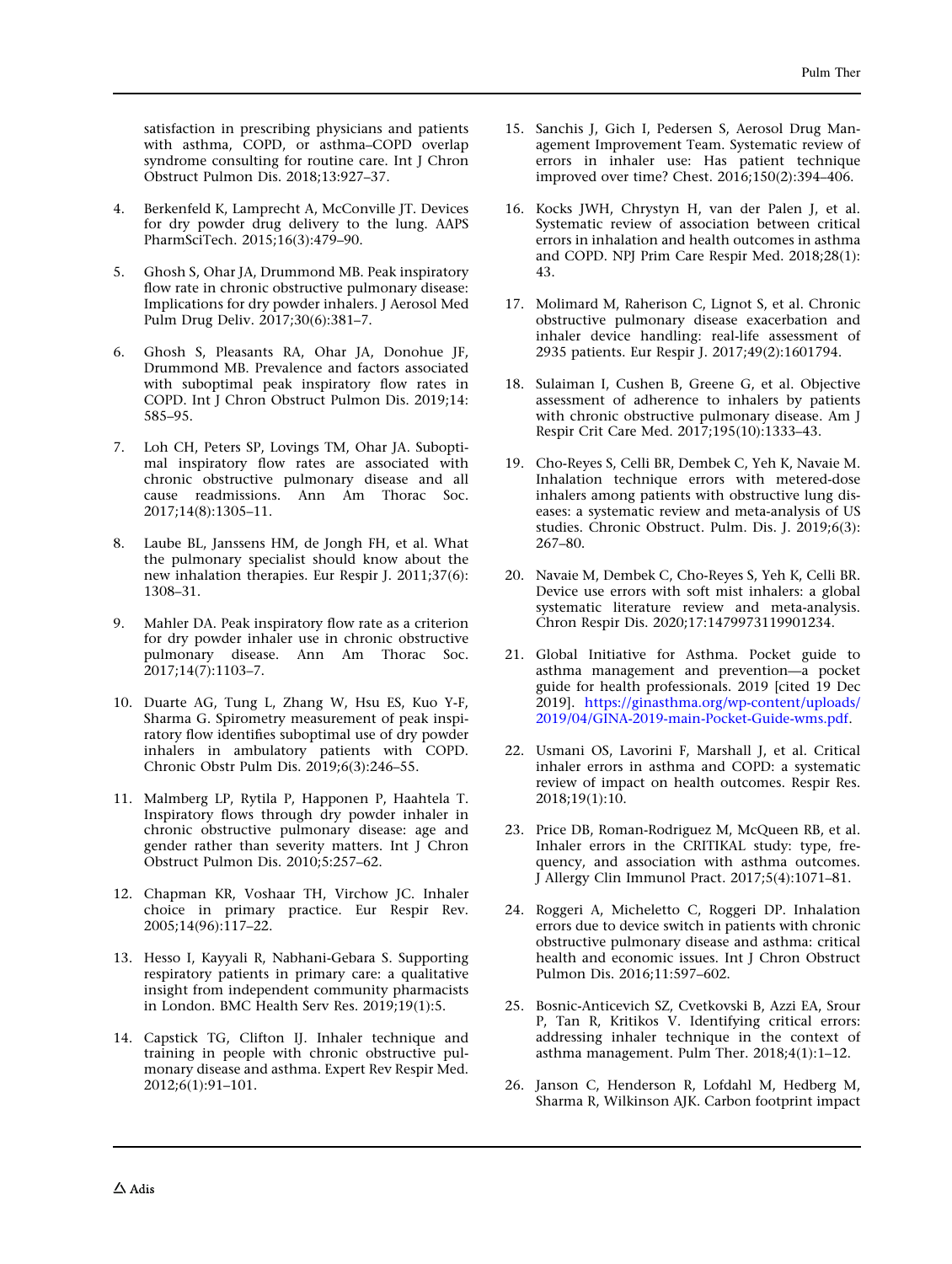<span id="page-14-0"></span>of the choice of inhalers for asthma and COPD. Thorax. 2020;75(1):82–4.

- 27. Price D, Keininger DL, Viswanad B, Gasser M, Walda S, Gutzwiller FS. Factors associated with appropriate inhaler use in patients with COPD lessons from the REAL survey. Int J Chron Obstruct Pulmon Dis. 2018;13:695–702.
- 28. Horne R, Weinman J. Patients' beliefs about prescribed medicines and their role in adherence to treatment in chronic physical illness. J Psychosom Res. 1999;47(6):555–67.
- 29. Duarte-de-Araújo A, Teixeira P, Hespanhol V, Correia-de-Sousa J. COPD: understanding patients' adherence to inhaled medications. Int  $\overline{I}$  Chron Obstruct Pulmon Dis. 2018;13:2767–73.
- 30. Plaza V, Fernández-Rodríguez C, Melero C, et al. Validation of the "Test of the Adherence to Inhalers'' (TAI) for asthma and COPD patients. J Aerosol Med Pulm Drug Deliv. 2016;29(2):142–52.
- 31. Dudvarski Ilic A, Zugic V, Zvezdin B, et al. Influence of inhaler technique on asthma and COPD control: a multicenter experience. Int J Chron Obstruct Pulmon Dis. 2016;11:2509–17.
- 32. von Elm E, Altman DG, Egger M, et al. The Strengthening the Reporting of Observational Studies in Epidemiology (STROBE) statement: guidelines for reporting observational studies. PLoS Med. 2007;4(10):e296.
- 33. Lung Alliance Netherlands. Correct use of inhaled medication—Asthma and COPD. 2011 [cited 25 March 2021]. [http://longalliantie.nl/files/9613/](http://longalliantie.nl/files/9613/6752/1352/03a_Goed_gebruik_Inhalatiemedicatie_astma_en_COPD_december_2011_en-GB_28_feb._2012.pdf) [6752/1352/03a\\_Goed\\_gebruik\\_Inhalatiemedicatie\\_](http://longalliantie.nl/files/9613/6752/1352/03a_Goed_gebruik_Inhalatiemedicatie_astma_en_COPD_december_2011_en-GB_28_feb._2012.pdf) [astma\\_en\\_COPD\\_december\\_2011\\_en-GB\\_28\\_feb.\\_](http://longalliantie.nl/files/9613/6752/1352/03a_Goed_gebruik_Inhalatiemedicatie_astma_en_COPD_december_2011_en-GB_28_feb._2012.pdf) [2012.pdf.](http://longalliantie.nl/files/9613/6752/1352/03a_Goed_gebruik_Inhalatiemedicatie_astma_en_COPD_december_2011_en-GB_28_feb._2012.pdf)
- 34. Kocks JW, Tuinenga MG, Uil SM, van den Berg JW, Stahl E, van der Molen T. Health status measurement in COPD: the minimal clinically important difference of the clinical COPD questionnaire. Respir Res. 2006;7(1):62.
- 35. Baron AJ, Flokstra-de Blok BMJ, van Heijst E, et al. Prevalence of asthma characteristics in COPD patients in a Dutch well-established asthma/COPD service for primary care. Int J Chron Obstruct Pulmon Dis. 2020;15:1601–11.
- 36. Hicks A, Healy E, Sandeman N, Feelisch M, Wilkinson T. A time for everything and everything in its time - exploring the mechanisms underlying seasonality of COPD exacerbations. Int J Chron Obstruct Pulmon Dis. 2018;13:2739–49.
- 37. Sanders MJ. Guiding inspiratory flow: development of the In-Check DIAL G16, a tool for improving inhaler technique. Pulm Med. 2017;2017:1495867.
- 38. Harb HS, Laz NI, Rabea H, Abdelrahim MEA. Prevalence and predictors of suboptimal peak inspiratory flow rate in COPD patients. Eur J Pharm Sci. 2020;147:105298.
- 39. Barnes CN, Mahler DA, Ohar JA, Lombardi DA, Crater GD. Peak inspiratory flows: defining repeatability limits and a predictive equation for different inhalers. Chest. 2020;158(4):1413–9.
- 40. Haidl P, Heindl S, Siemon K, Bernacka M, Cloes RM. Inhalation device requirements for patients' inhalation maneuvers. Respir Med. 2016;118: 65–75.
- 41. Virchow JC, Weuthen T, Harmer QJ, Jones S. Identifying the features of an easy-to-use and intuitive dry powder inhaler for asthma and chronic obstructive pulmonary disease therapy: results from a 28-day device handling study, and an airflow resistance study. Expert Opin Drug Deliv. 2014;11(12):1849–57.
- 42. De Boer AH, Gjaltema D, Hagedoorn P, Frijlink HW. Can 'extrafine'dry powder aerosols improve lung deposition? Eur J Pharm Biopharm. 2015;96: 143–51.
- 43. Newhouse MT, Nantel NP, Chambers CB, Pratt B, Parry-Billings M. Clickhaler (a novel dry powder inhaler) provides similar bronchodilation to pressurized metered-dose inhaler, even at low flow rates. Chest. 1999;115(4):952–6.
- 44. Chiesi, S.A.U. TAI: Test of Adherence to Inhalers. 2021 [cited March 5 2021]. <https://taitest.com/>.
- 45. Frei A, Siebeling L, Wolters C, et al. The inaccuracy of patient recall for COPD exacerbation rate estimation and its implications: results from central adjudication. Chest. 2016;150(4):860–8.
- 46. WHO Collaborating Centre for Drug Statistics Methodology. ATC/DDD Index 2021. 2021 [cited 2 March 2021]. [https://www.whocc.no/atc\\_ddd\\_](https://www.whocc.no/atc_ddd_index/) [index/.](https://www.whocc.no/atc_ddd_index/)
- 47. Castor EDC. Home. 2021 [cited March 25 2021]. <https://www.castoredc.com/>.
- 48. World Medical Association. WMA Declaration of Helsinki – ethical principles for medical research involving human subjects. 2013 [cited 2 March 2021]. [https://www.wma.net/policies-post/wma](https://www.wma.net/policies-post/wma-declaration-of-helsinki-ethical-principles-for-medical-research-involving-human-subjects/)[declaration-of-helsinki-ethical-principles-for](https://www.wma.net/policies-post/wma-declaration-of-helsinki-ethical-principles-for-medical-research-involving-human-subjects/)[medical-research-involving-human-subjects/](https://www.wma.net/policies-post/wma-declaration-of-helsinki-ethical-principles-for-medical-research-involving-human-subjects/).